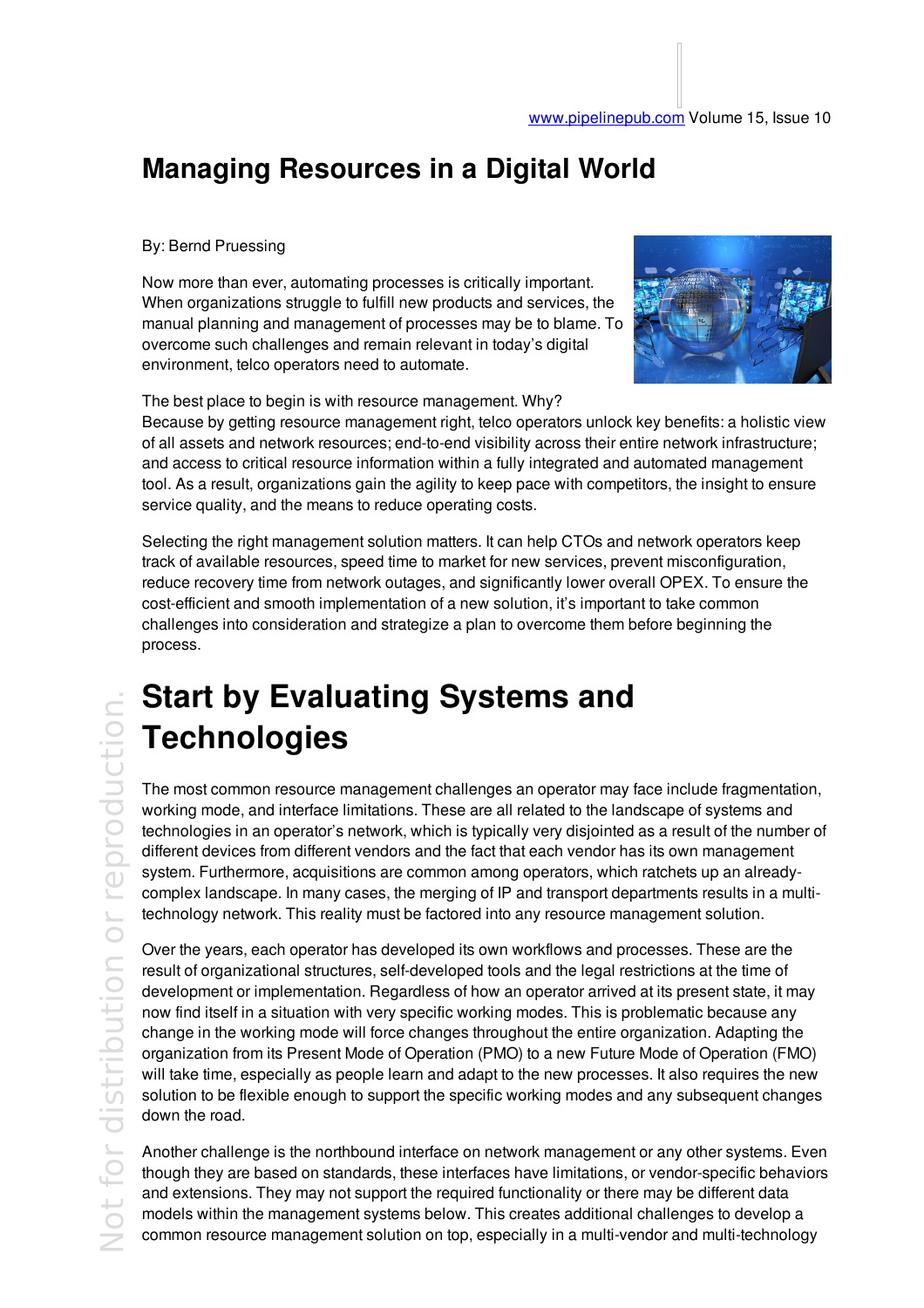network.

### **Key Resource Management Principles to Keep in Mind**

Since a network is a "living" system, changes are frequent and expected. Data consistency is therefore important—and managing it should be a high priority. The "Closed Loop" principle is integral for high data consistency. By definition, "Closed Loop" means that network configurations created in a planning phase are transferred, step-by-step, into a bill of material and a purchase order, followed by rollout, installation and operation phases. The loop is closed when the resources in operation are compared with the original planned resources, and any data discrepancies have been resolved.

Without data consistency, a planned network extension may be not implemented. For example, slots may already be occupied by undocumented cards or there may be network misconfigurations because of wrong assumptions that were based on incorrect network documentation. These scenarios are painful and expensive—and highly avoidable. The "Closed Loop" principle ensures that the next planning cycle is built on verified and accurate data, and that no surprises await the technician when installing new planned resources.

Another important principle in good resource management is to implement a common central database for all resource-related data. This database ensures that the entire organization maintains the same consistent view of the network and that all of the activities carried out by various people are always based on a shared master data source.

Finally, a unified data model is a very important principle for managing disparate data. This data model needs to be detailed enough to facilitate daily work, yet be flexible enough to support extensions, for instance to manage new objects and attributes of new network layers, or to support new equipment in the network.

### **Resource Management Requirements**

Any new resource management system should support at least the following four basic requirements:

#### *1. Documentation of physical and logical network resources*

This is a basic functionality and should be the foundation of any resource management system. Physical resources are the chassis, modules and SFP, as well as the cable, patch panels and splice boxes. Logical resources are network connectivity and network functions, such as firewalls or data filters. Any dependencies between the physical and logical resources need to be modeled, for instance to report the affected services in case of an outage of a physical resource. This is especially true when it comes to cable management. Another requirement for the system is that it must also support the documentation and display of geographical information on a map, such as with GIS functionality.

#### *2. Flexible frameworks to implement interfaces*

Since a resource management solution is both the source of data for many external systems as well as a repository for them, flexible interface adapters are critical for northbound integration, as with OSS and BSS systems, and southbound integration to the network for reconciliation of the network data.

#### *3. A library of components*

Another feature of a resource inventory solution is a database of predefined components from the different devices to be managed. This includes a graphical representation but also data such as size, power consumption, slots and ports, and so forth. Access to such a library speeds up the addition of new equipment and reduces the effort required for the user to define these components.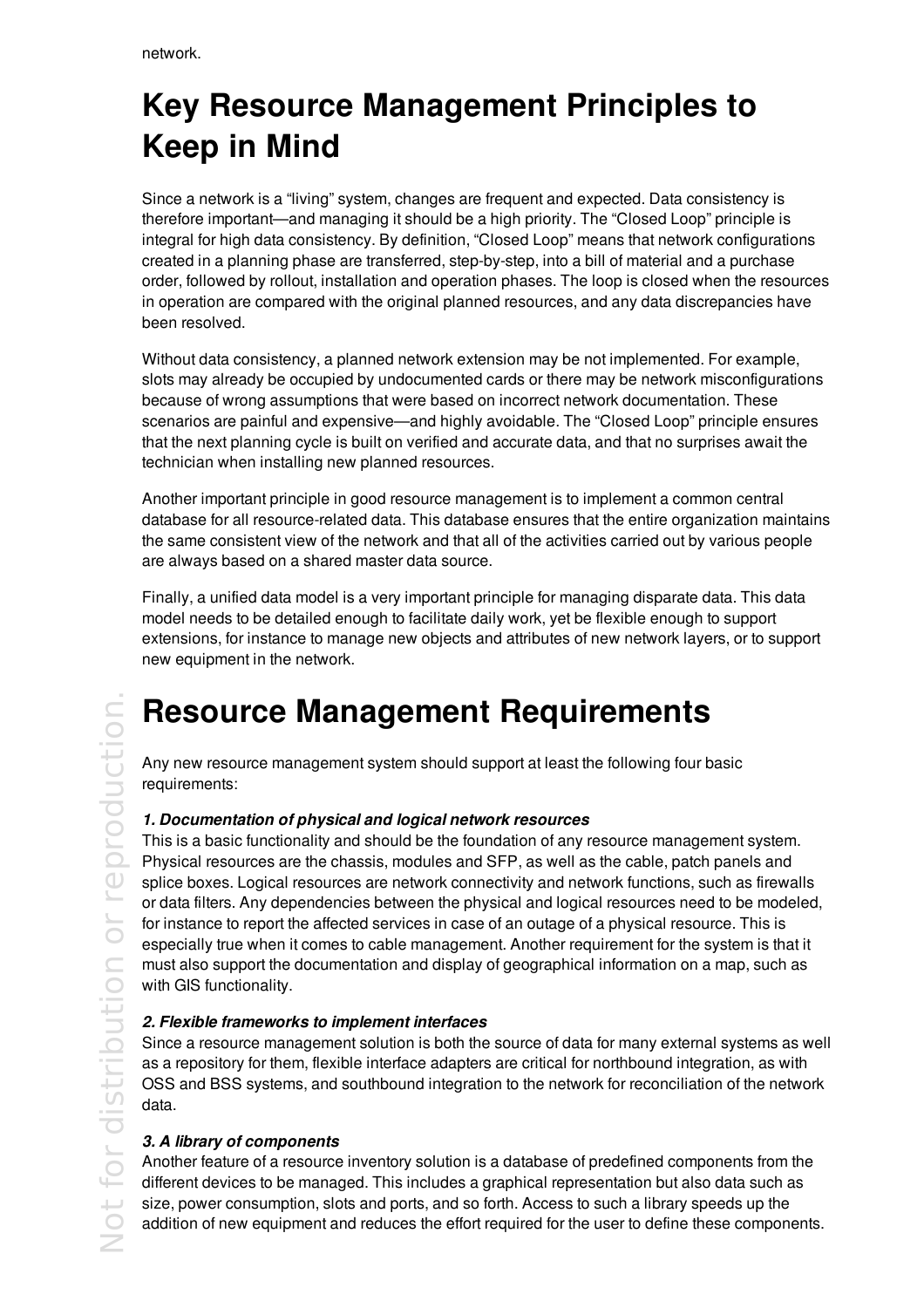#### *4. Reports and dashboards of all resource data*

Having the required resource data in a database is one thing—but making it useful for the operator is another. For example, can the operator easily access the data to identify free resources to be put into service, or those to be replaced? To get the most value from an implemented resource management solution, flexible, user-defined reporting and graphical representation of data on a dashboard is required. This also includes reports for impact analysis—in case of fiber breaks or outages, for example—as well as for workorders generated for new equipment and configurations in the network.

### **How to Manage Implementation Costs**

A productized software solution is the key to managing the cost of a solution. Such a solution eliminates the need to integrate each new customer solution from scratch, also eliminating the cost of programming for software integration and customized features. Each customer of the productized software solution can then decide for itself whether it needs additional customized functionality to support its specific workflows.

While this sounds straightforward and simple, it still requires certain principles to be considered. *Configuration* versus *programming* are the key words. The solution needs general openness through its interfaces as well as in the software design. Most vendors don't make their software generally configurable and open with the configurable interface adapters that would make their solution flexible enough to create a productized software solution. Instead, they let their customers pay for additional programming during solution implementation or via extensions. The productized software solution, with its ability to configure features, is much more fiscally desirable for operators of all sizes than expensive integration and programming.

The benefits of such a solution include reduced cost and faster implementation and extensions, as the functions are already available and data migration is the main topic. Productized features can even help to streamline the data migration process. Lastly, software upgrades for a productized software solution are much cheaper than with a highly customized solution, which drastically reduces the TCO. To ensure quality service, a productized software solution makes the addition of new features from a software upgrade instantly available for all customers.

# **Avoiding Vendor Lock-In**

Beyond the technical capabilities of a particular solution, the next most critical topic is vendor lock in. With vendor lock-in, a solution and its vendor are mission-critical and cannot easily be replaced. This allows the vendor to dictate the price for any innovation, creating a distinct disadvantage for the operator.

A productized software solution is one of the best ways to mitigate the risk of a vendor lock-in. With configurable software, the operator can independently design and use new features. With a configurable interface adapter, it can even introduce new devices and modules without additional programming.

Finally, with a productized software solution strategy, the cost for the operator is limited to software upgrade and maintenance. Upgrading all customers is in the best interest of the supplier as the maintenance cost for older versions will increase with each new version.

## **Remaining Successful in a Digital World**

Overall, how CTOs respond to these challenges will determine the overall success of an organization's digital transformation and its ability to remain competitive in a digital world. An integrated software solution for network infrastructure management that delivers and maintains an accurate, up-to-date inventory of all physical, logical and virtual network and service resources is vital to achieve a holistic view of all assets and resources.